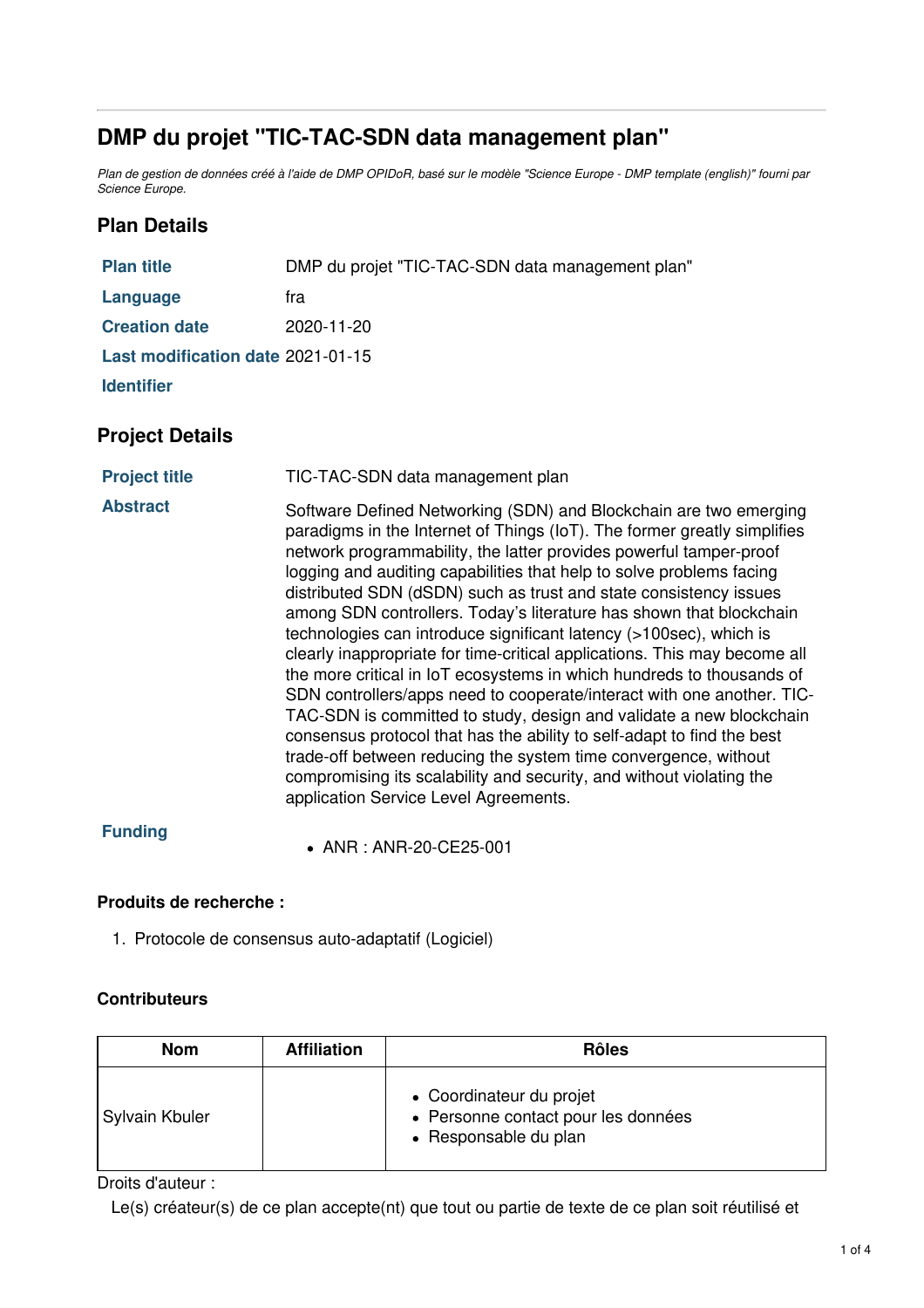personnalisé si nécessaire pour un autre plan. Vous n'avez pas besoin de citer le(s) créateur(s) en tant que source. L'utilisation de toute partie de texte de ce plan n'implique pas que le(s) créateur(s) soutien(nen)t ou aient une quelconque relation avec votre projet ou votre soumission.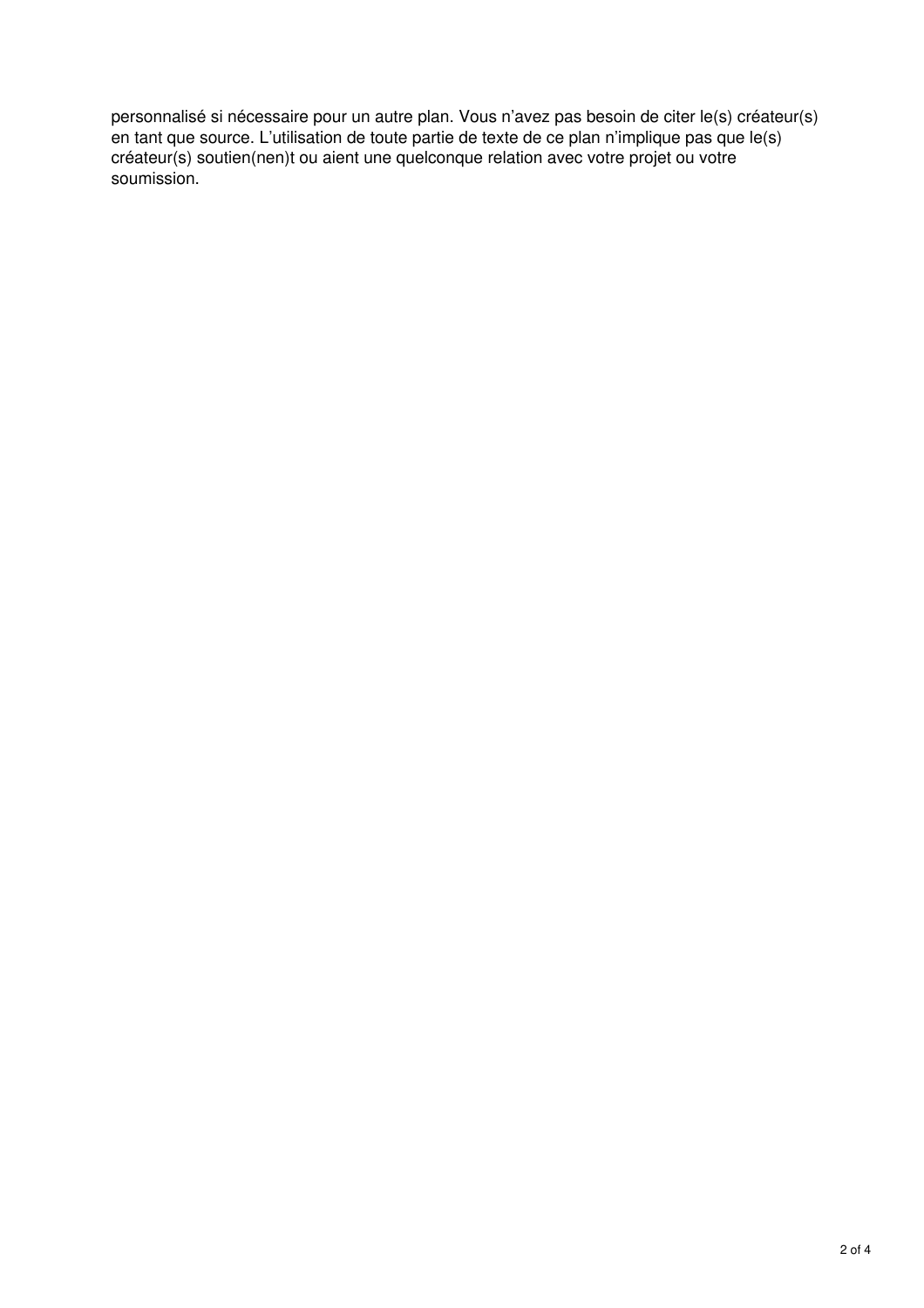#### **1. Data description and collection or re-use of existing data**

The methodology to collect data is twofold:

- 1. New data will be collected based on an experimental platform that is going to be set up during the project
- 2. Datasets from the literature might be used for benchmarking purposes

Herebelow are given some details about the data collected and processed during the project:

- **Data description:** Networking-related data will be mainly collected and processed (i.e., data related to network communications such as latencies, number of packets lost, throughput, etc.), meaning that no sensitive data (implying privacy issues) are going to be collected;
- **Data Format:** Such data will be collected and formatted in open and widely adopted data formats such as CSV or JSON;
- **Data Volume:** The volume of data that is going to be collected is in the order of Megabytes

# **2. Documentation and data quality**

The data generated during the project will be published and documented using several online tools, including:

- **HAL:** by filling out all the requested Metadata (keywords, DOI, publication URL...)
- **ResearchGate:** by filling out all the requested Metadata (keywords, DOI, publication URL...)
- **ORCID:** by filling out all the requested Metadata (keywords, DOI, publication URL...)
- **my personal website** on which will be hosted my ANR project.

Furthermore, software development will be published in open access on **GitHub**.

Data quality will be measured and controlled based on a two-fold approach:

- a statistical (design of experiment) approach will be applied during the data collection/filtering process in order to make sure that the collected data is of quality to work with;
- peer review of data will naturally be carried out when publishing scientific articles.

# **3. Storage and backup during the research process**

Data will be stored and backup on a Cloud of University of Lorraine in addition of the local laptops of the project members.

The collected data is not sensitive and does not require any additional protection mechanisms than the one provided by the Cloud of University of Lorraine (requiring the use of Universities' accounts: id/password)

# **4. Legal and ethical requirements, codes of conduct**

No personal data are processed.